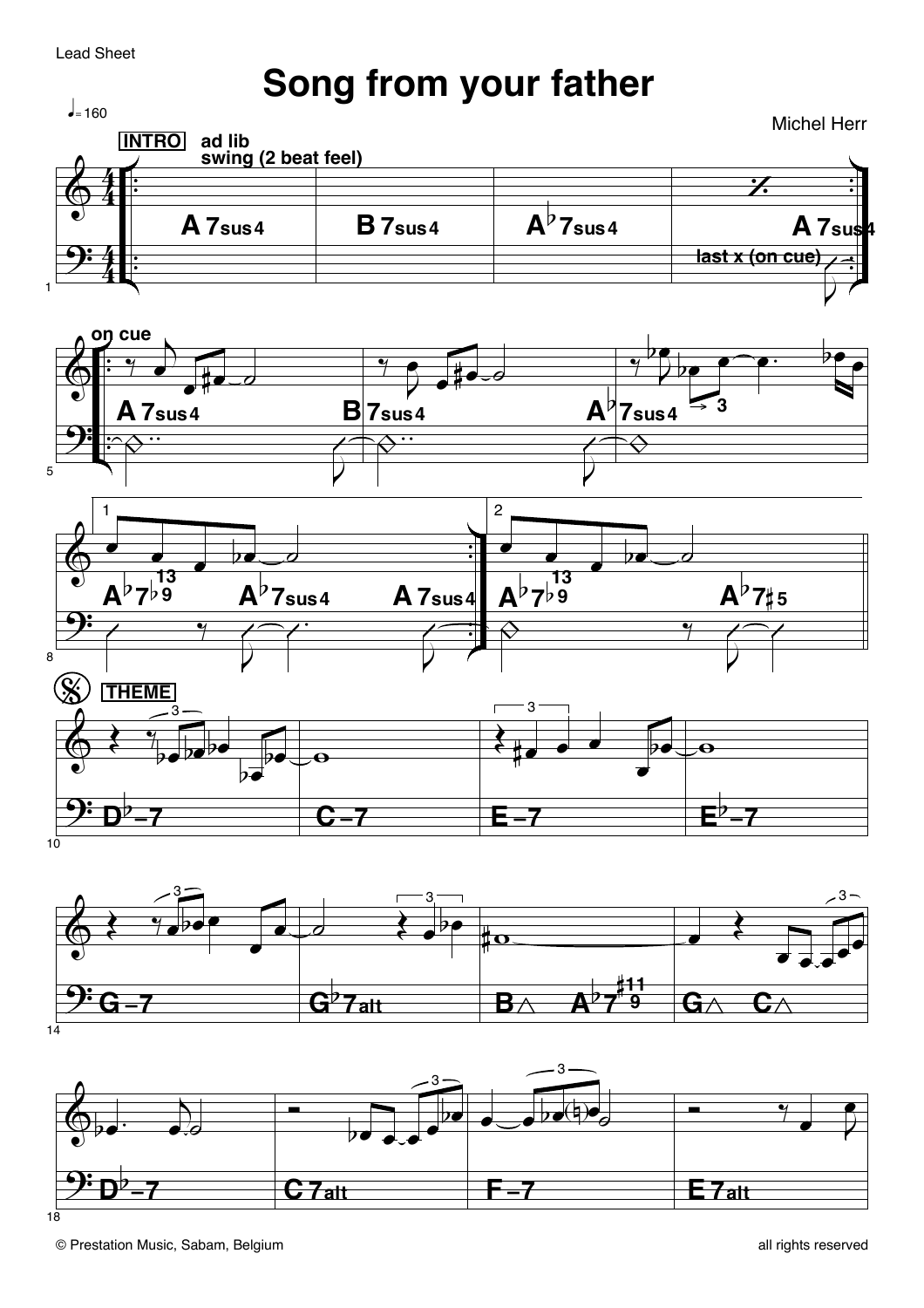Song from your father (LS)